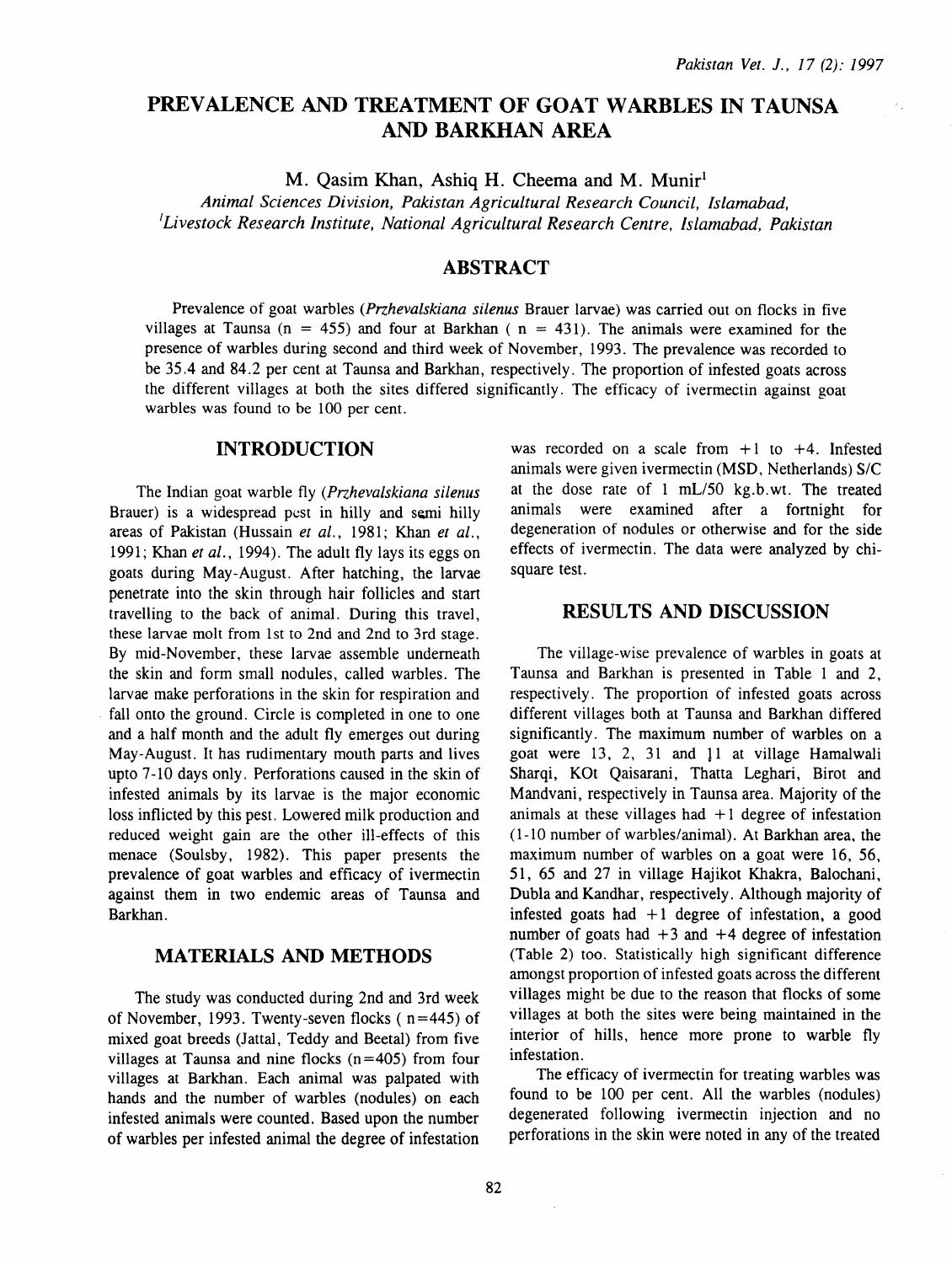| Village        | No. of goats    |                 |      | Degree of Infestation* |                          |      |      |  |
|----------------|-----------------|-----------------|------|------------------------|--------------------------|------|------|--|
|                | Examined        | Infested<br>No. | %    | $+1$                   | $+2$                     | $+3$ | $+4$ |  |
| Mandvani       | 200             | 83              | 41.5 |                        | (Data not available)     |      |      |  |
| Kot Qaisarani  | 46              | 3               | 6.5  | 100.0                  | $\overline{\phantom{a}}$ | ٠    |      |  |
| <b>Birot</b>   | 80              | 30              | 37.5 |                        | (Data not available)     |      |      |  |
| Thatta Leghari | 18<br>$\bullet$ | 5               | 27.7 | 100.0                  | $\overline{\phantom{a}}$ | ٠    |      |  |
| Hamalwali      | 111             | 40              | 36.0 | 92.9                   | 7.1                      | ۰    |      |  |
| Shargi         |                 |                 |      |                        |                          |      |      |  |
| Total          | 455             | 161             | 35.4 | 94.0                   | 6.0                      |      |      |  |

|  |  | Table 1: Prevalence of goat warbles at Taunsa |  |  |  |  |  |
|--|--|-----------------------------------------------|--|--|--|--|--|
|--|--|-----------------------------------------------|--|--|--|--|--|

The proportion of infested goats across the different villages differs significantly (P<0.0004)  $x^2 = 26.6$ \* Values are in percentages.

| Legend: | $+1$ | 1-10 number of warbles/animals  |
|---------|------|---------------------------------|
|         | $+2$ | 11-20 number of warbles/animals |
|         | $+3$ | 21-30 number of warbles/animals |
|         | $+4$ | $>30$ number of warbles/animals |

| Village   |          | No. of goats    | Degree of Infestation* |       |      |      |      |
|-----------|----------|-----------------|------------------------|-------|------|------|------|
|           | Examined | Infested<br>No. | (%)                    | $+1$  | $+2$ | $+3$ | $+4$ |
| Hajikit   | 20       | 10              | 50.0                   | 90    | 10   | ۰    |      |
| Khakra    | 127      | 113             | 88.9                   | 47.9  | 30.2 | 3.5  | 18.5 |
| Balochani | 160      | 152             | 95.0                   | 51.3  | 22.4 | 21.1 | 5.2  |
| Dubla     | 99       | 76              | 76.67                  | 59.3  | 17.1 | 14.5 | 19.2 |
| Kandhar   | 25       | 12              | 48.0                   | 75.0  | 16.7 | 8.3  |      |
| Total     | 431      | 363             | 84.2                   | 53.72 | 23.2 | 13.2 | 31.9 |

The proportion of infested goats across the different villages differes significantly (P<0.0004)  $x^2 = 62.6$ \* Values are in percentages. Legends are same as that of Table 1.

goat thereafter. A 1-2 minutes bleating at the time of injection was observed in treated goats. No other side effect of ivermectin was recorded in the present study. Results of the study regarding efficacy of ivermectin against goat warbles confirm the findings of earlier studies (Zeybek, 1985; Tassi *eta/.,* 1987; Khan *et al.,*  1 991 ; Khan *et al,* 1994).

Warble fly infestation is an endemic disease of cattle and goats. Its larvae make perforations in the hides and skins of infested animals and thereby lower down their market value. Leather and leather-made goods are major export items. of Pakistan and every year a sizeable amount of foreign exchange is earned through the export of these commodities. Perforated skins and hides are not exportable and even in the local

 $\bar{z}$ 

market they fetch a nominal price.

Various development and non-development schemes for the control and eradication of warble fly have been operational in the country for the last twenty years but very little information on their achievements is available in literature. This study was conducted in areas where disease is endemic and non-development projects are on-going for its control for the last many years. The present study indicated a very high prevalence of disease and the impact of previous control programmes is not tangible. More than 80 per cent prevalence at Barkhan is very alarming and warrants launching of immediate control programmes. Ivermectin seems to be drug of choice for treating goat warbles.